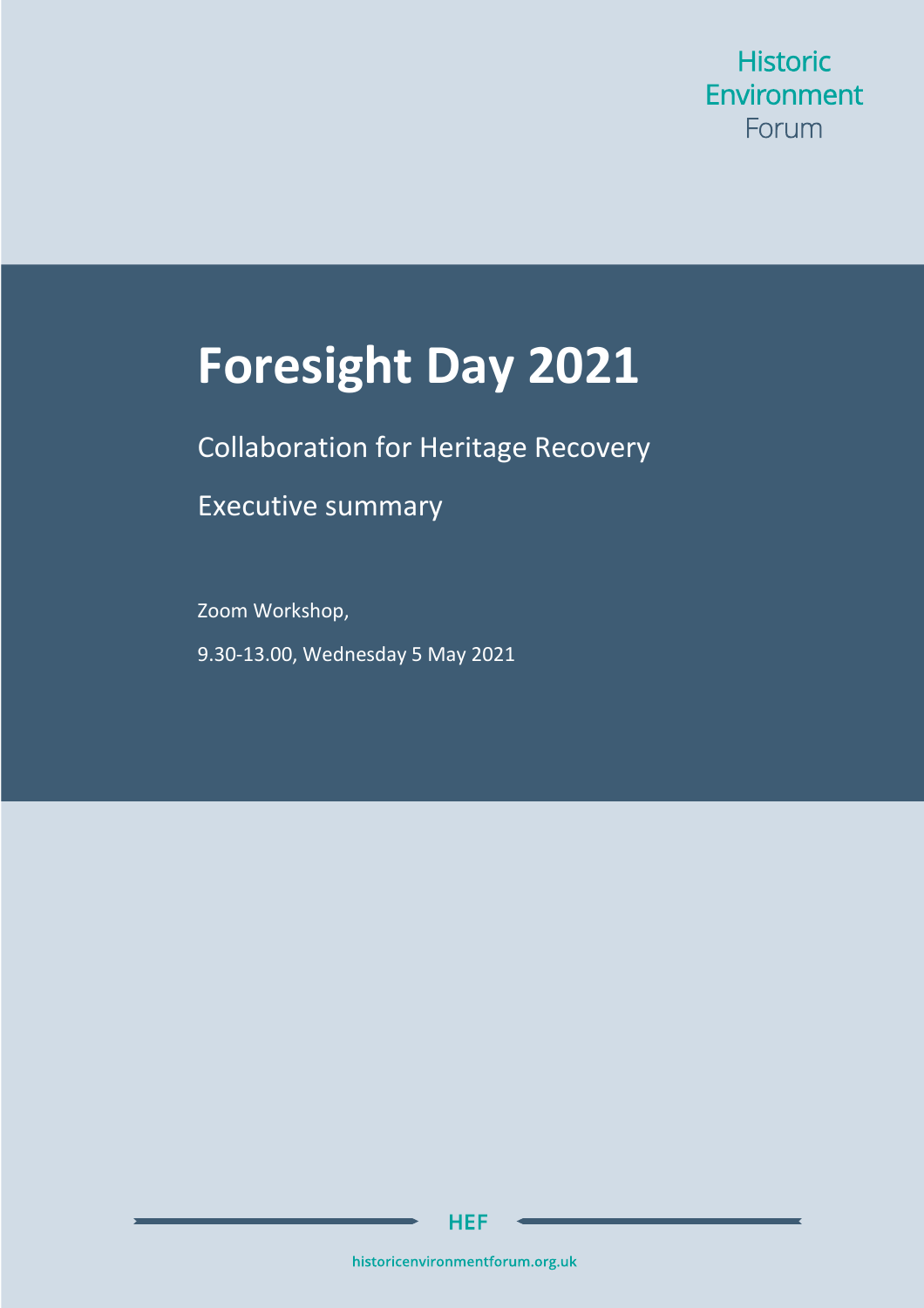### **Contents**

## <span id="page-1-0"></span>1. Introduction

Originally organised as part of the programme Heritage 2020, the annual Foresight Day events bring together member organisations of the Historic Environment Forum (HEF) to discuss relevant themes for the future of the sector.

In 2021 the HEF Steering Group proposed to focus the Foresight Day on *Collaboration for Heritage Recovery*, building on the work carried out by HEF and Historic England in early 2021 with the production of the [Heritage Recovery Plan.](https://historicenvironmentforum.org.uk/wp-content/uploads/2021/03/Heritage-Recovery-Plan-FINAL-100221-.pdf)

The **objectives** of the 2021 Foresight Day were:

- To complete the action plan for the different sections of the Heritage Recovery Plan, suggesting all necessary collaborative actions to build it, plus consider any new actions which should be added to the recovery plan for each theme.
- To discuss collectively the topics of the forthcoming Heritage Statement [\(announced](https://twitter.com/Heritage_NGOs/status/1385187358623125505) by the Heritage Minister Caroline Dinenage MP at the Alliance's Heritage Day 2021).

The meeting started with a short introduction by Adrian Olivier, Chair of HEF, who welcomed the participants and introduced the workshop underlining the opportunities for collaboration in the sector to facilitate Covid recovery and sector resilience. This was followed by a short presentation by Ros Kerslake, CEO of the National Lottery Heritage Fund. The attendees then participated in two sessions with breakout groups, chaired by the members of the HEF Steering Group, to discuss the topics linked to the objectives listed above. A plenary discussion concluded the event.

# <span id="page-1-1"></span>2. Ros Kerslake's opening 'provocation'

**Ros Kerslake**, CEO of the National Lottery Heritage Fund, outlined the current cultural, social, political and economic context, and the opportunities and threats that it presents. She started by recalling the [NLHF Strategic Funding Framework 2019-2024,](https://www.heritagefund.org.uk/about/strategic-funding-framework-2019-2024) aimed at supporting the sector in the face of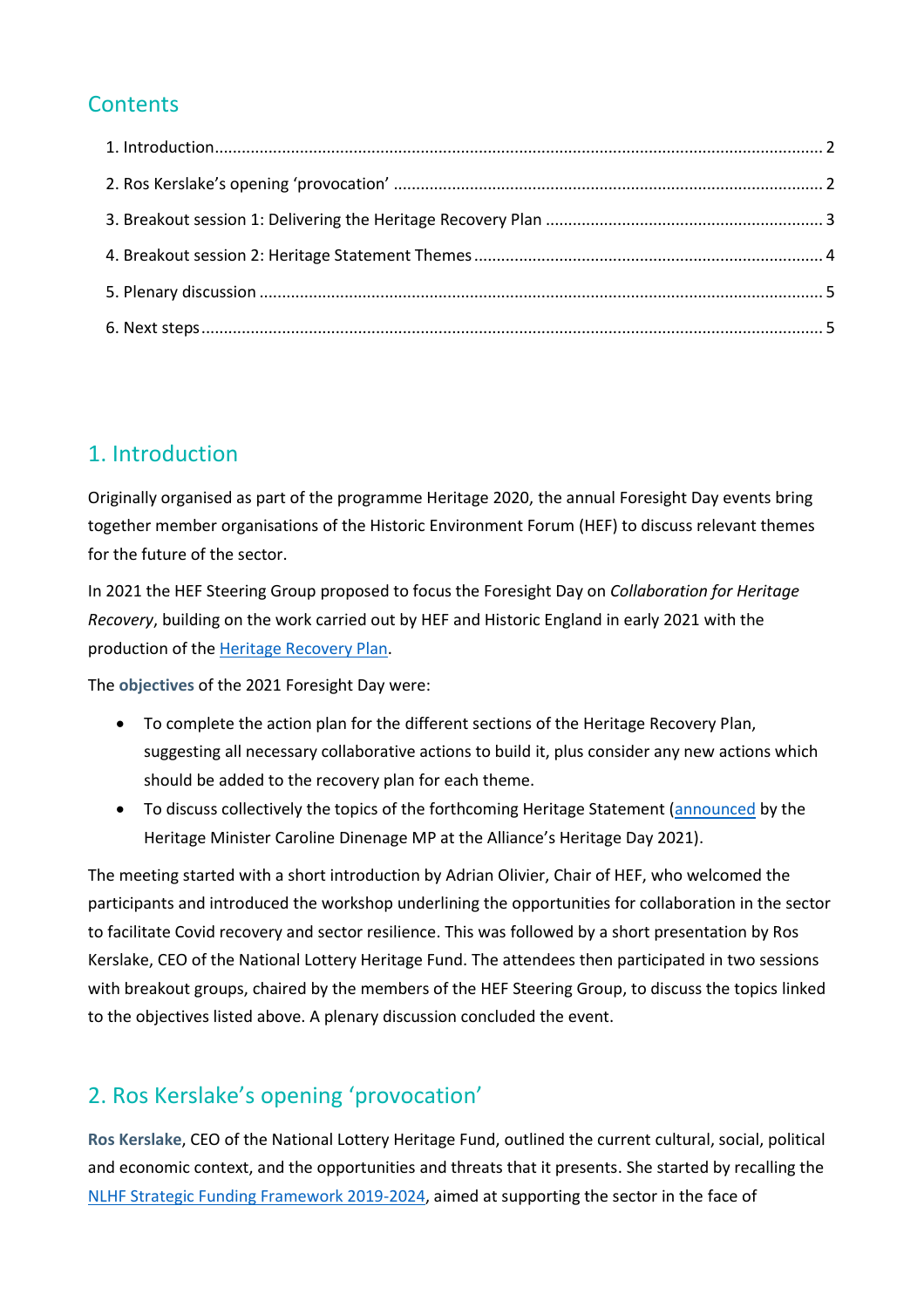forthcoming challenges (such as Brexit) and risks, as well as at harvesting opportunities (e.g. in the digital sphere). The pandemic hugely impacted the country and the sector unexpectedly, but she acknowledged the unprecedented support from Government and funders to the cultural sector through the crisis. Even though it seems that the situation is slowly getting back to normal, she noted that the period of highest risk to organisations may be yet to come, with the end of extraordinary financial support, volunteers and consumers slow to return, business models not resilient enough to face the post-pandemic world (e.g. in terms of flexible capacity). NLHF priorities set out in 2020 are: supporting heritage through the Covid crisis; promoting heritage as a force for good; playing their part in taclking climate change; involving a wide range of people; encouraging a forward-looking sector. For the next 12 months, they will fund projects to boost the local economy, develop skills and job creation, support wellbeing through places, improve the resilience of heritage organisations. Despite the challenges, positive outcomes can be seen in: the diverse engagement with natural environment and local heritage; an increased understanding of the stakeholders; an acceleration of the investment in digital; flexible working patterns. She stressed the need for the sector to be open for change. She concluded that through the delivery of the Heritage Recovery Plan, the sector will be able to demonstrate that the Government investment to ensure its survival has been well deserved.

#### <span id="page-2-0"></span>3. Breakout session 1: Delivering the Heritage Recovery Plan

The aim of the session was to set out a clear set of actions for the delivery of the Heritage Recovery Plan, and to have a range of organisations signed up for their delivery. The session was organised in three breakout groups, each one focused on one of the short-term priority areas identified in the Heritage Recovery Plan: reopening, resilience and skills.

A draft of the action plan was circulated ahead of the meeting, and all the groups were required to add collaborative actions, sign up to their delivery, and suggest how HEF could contribute to the work.

| Breakout group 1: | • Guidance. Problem: guidance tries to cover all aspects and it may be         |
|-------------------|--------------------------------------------------------------------------------|
| <b>Reopening</b>  | difficult for small orgs to keep up to date. HEF could facilitate access it.   |
|                   | Gaps identified around volunteering. It is not clear if Visit Britain's Good   |
|                   | to Go scheme is still working.                                                 |
|                   | Important to improve public confidence and highlight the value of<br>$\bullet$ |
|                   | exploration of areas in depth: Benefit of a campaign that encourages           |
|                   | people to view heritage as a rich and diverse resource that can be found       |
|                   | everywhere.                                                                    |
|                   | • HEF as a forum to share lessons learned and good practices, in               |
|                   | collaboration with HE.                                                         |

**General discussion points** in the three breakout groups: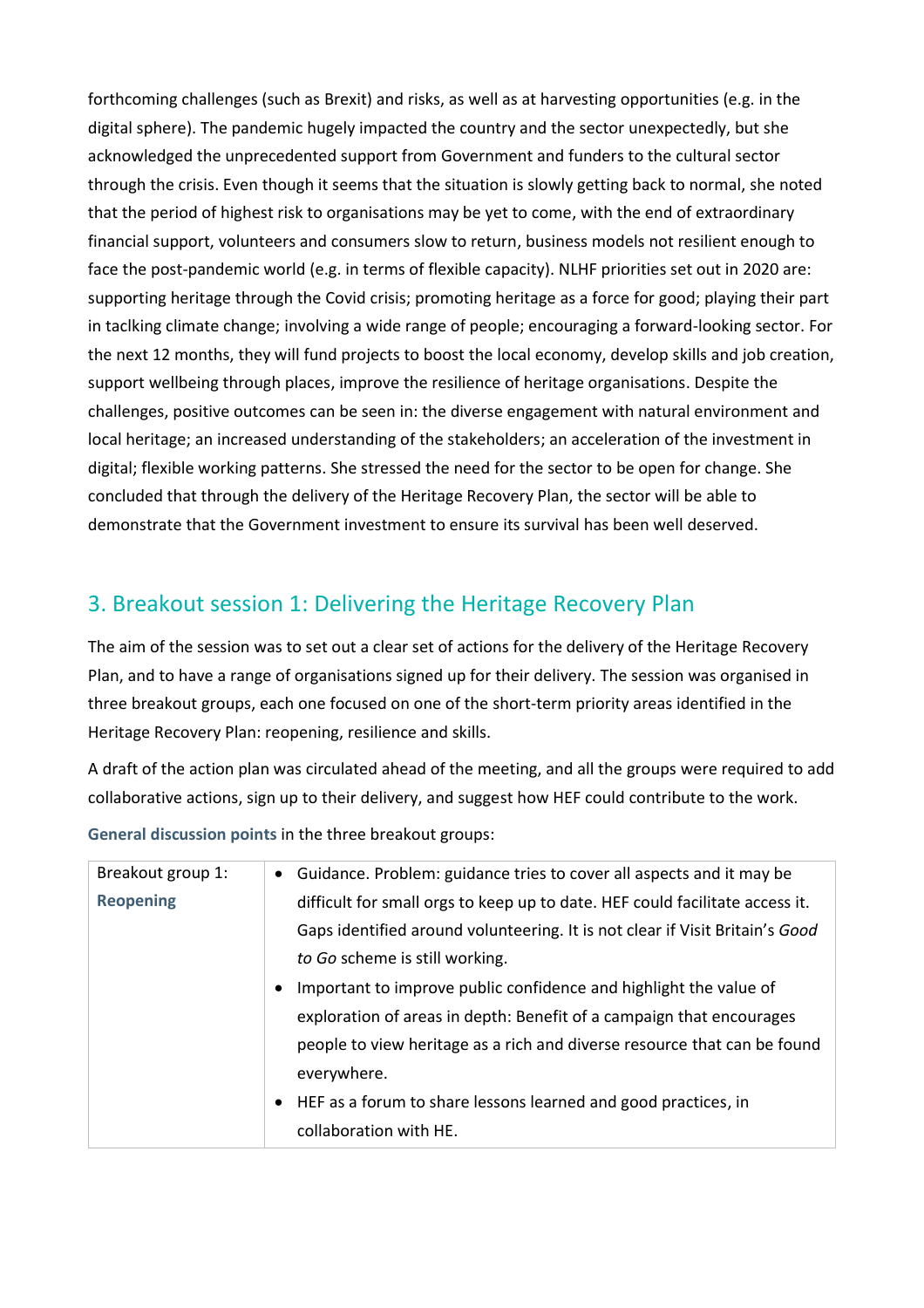| Breakout group 2:<br><b>Resilience</b> | Need to gather evidence, especially resulting from CRF, and make it<br>available so that organisations across the sector can learn from each<br>other.<br>Important to connect historic environment agenda to related agendas<br>(e.g. green agenda, agricultural grants), and help the sector to see its<br>role in the wider context.                                                                                                                                                                  |
|----------------------------------------|----------------------------------------------------------------------------------------------------------------------------------------------------------------------------------------------------------------------------------------------------------------------------------------------------------------------------------------------------------------------------------------------------------------------------------------------------------------------------------------------------------|
| Breakout group 3:<br><b>Skills</b>     | Build on previous activity of HEF Client Demand Task Group. Clarity<br>needed around competitive advantage and digital skills. Important links<br>with other agendas (e.g. climate change, levelling up).<br>• Need for greater promotion and understanding of Kickstart Scheme:<br>challenges for small businesses; huge opportunities for ED&I agenda.<br>Potential to highlight the breadth of opportunities across the sector.<br>Focus on upskilling people, not filling the gaps in heritage orgs. |

## <span id="page-3-0"></span>4. Breakout session 2: Heritage Statement Themes

The aim of the session was to discuss collectively three of the the themes of the Heritage Statement, announced by the Heritage Minister Caroline Dinenage MP at the Alliance's Heritage Day 2021: Recovery & Resilience, Place & regeneration (Levelling Up), Sustainability & climate change. The discussion was guided by some questions, based on the 'Theory of Change', circulated in advance to the group.

**General discussion points** in the three breakout groups:

| Breakout group 1:               | Our sector is strongly positioned after the pandemic to make the case for a    |
|---------------------------------|--------------------------------------------------------------------------------|
| <b>Recovery and</b>             | holistic approach (natural & historic environment strongly interlinked).       |
| <b>Resilience</b>               | Sector is expert in change. Important to think what the historic environment   |
|                                 | (not the sector) can do and promote it $-$ and how it can contribute to Govt   |
|                                 | agenda and the more widely shared public agenda. We can contribute to          |
|                                 | many policies. Suggestion for HEF to produce a headline statement drawing      |
|                                 | on the work carried out for Heritage Counts.                                   |
|                                 | 3 areas suggested for inclusion in the Heritage Statement: fiscal levers       |
|                                 | (VAT), regulation (some beneficial deregulation but important to set limits),  |
|                                 | funding (support organisations that will be in danger - strategic funding      |
|                                 | objectives for the sector).                                                    |
| Breakout group 2:               | Sector is often perceived in relation to leisure, and less as a contributor to |
| <b>Place &amp; regeneration</b> | place-shaping. Challenge: need to better integrate with other sector, such     |
| (Levelling Up)                  | as design; need to work together and show how heritage can transform           |
|                                 | places (and how that model can be replicated in those places targeted by       |
|                                 | Govt). Suggestion: collect case studies to demonstrate the successful          |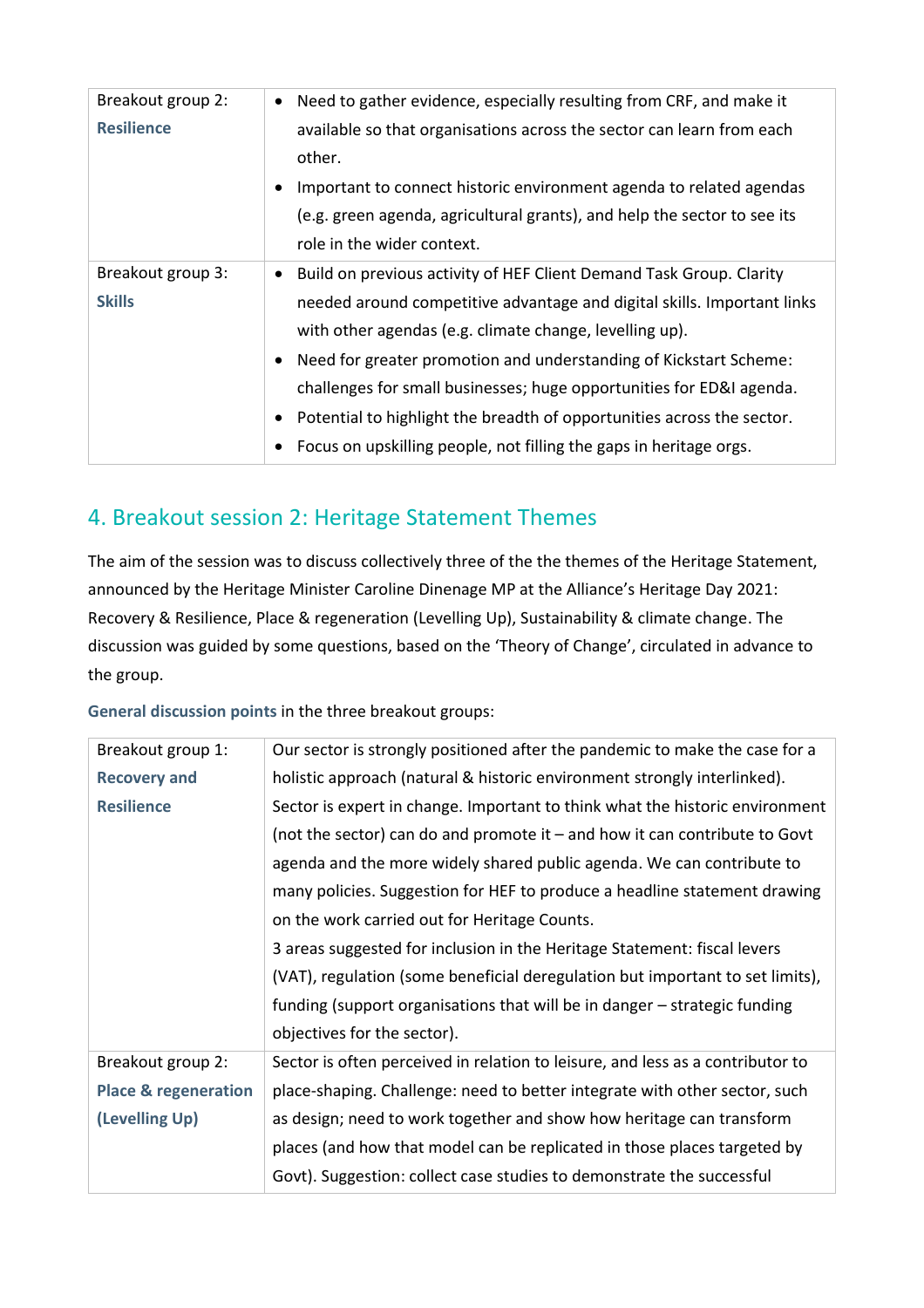|                             | contribution of heritage to place regeneration and that heritage can attract  |
|-----------------------------|-------------------------------------------------------------------------------|
|                             | other investments, enhance local pride and contribute to wellbeing. This is   |
|                             | part of a long-term agenda (although there are some tight timescales),        |
|                             | pursued with a bottom-up approach. There's the need to better connect         |
|                             | regional/national and rural/urban, and to develop skills locally.             |
|                             | Aspiration: heritage sector should be front and centre of the Levelling Up    |
|                             | White Paper.                                                                  |
|                             | 3 areas suggested for inclusion in the Heritage Statement: funding,           |
|                             | regulation, celebration of success (+ capacity building and delivery          |
|                             | mechanism).                                                                   |
| Breakout group 3:           | Important balance to be struck - demonstrate the severity of threat whilst    |
| <b>Sustainability &amp;</b> | positively framing the contribution the sector can make/solutions the sector  |
| <b>Climate Change</b>       | can provide.                                                                  |
|                             | Unified approach across Govt bodies (DCMS, DEFRA, BEIS) needed.               |
|                             | Unified approach across the sector (there is conflict on best approach) – and |
|                             | the longer-term view we can provide.                                          |
|                             | 3 areas suggested for inclusion in the Heritage Statement: (Green/heritage)   |
|                             | skills re adaptation and resilience, carbon assessment/accounting support,    |
|                             | integration across govt and sector (and positive view of the contribution of  |
|                             | the sector across all themes).                                                |

# <span id="page-4-0"></span>5. Plenary discussion

HEF members had the opportunity to discuss collectively the topics raised in the previous session. Main points of discussion included:

- The importance of a cross-departmental approach, that goes beyond built environment to include the wider historic environment, and of regional perspectives.
- Different agendas are highly interconnected and linked to the historic environment sector.
- HEF can play an important role in sector's recovery, if HEF members work collaboratively to deliver the actions of the Heritage Recovery Plan.

#### <span id="page-4-1"></span>6. Next steps

The Foresight Day 2021 enabled members of HEF to discuss collectively and brainstorm about the delivery of the Heritage Recovery Plan, produced by Historic England with and on behalf of the Forum, and the themes of the forthcoming Heritage Statement.

The HEF staff and Steering Group have considered the outputs and the discussions held during Foresight Day and propose the following steps: